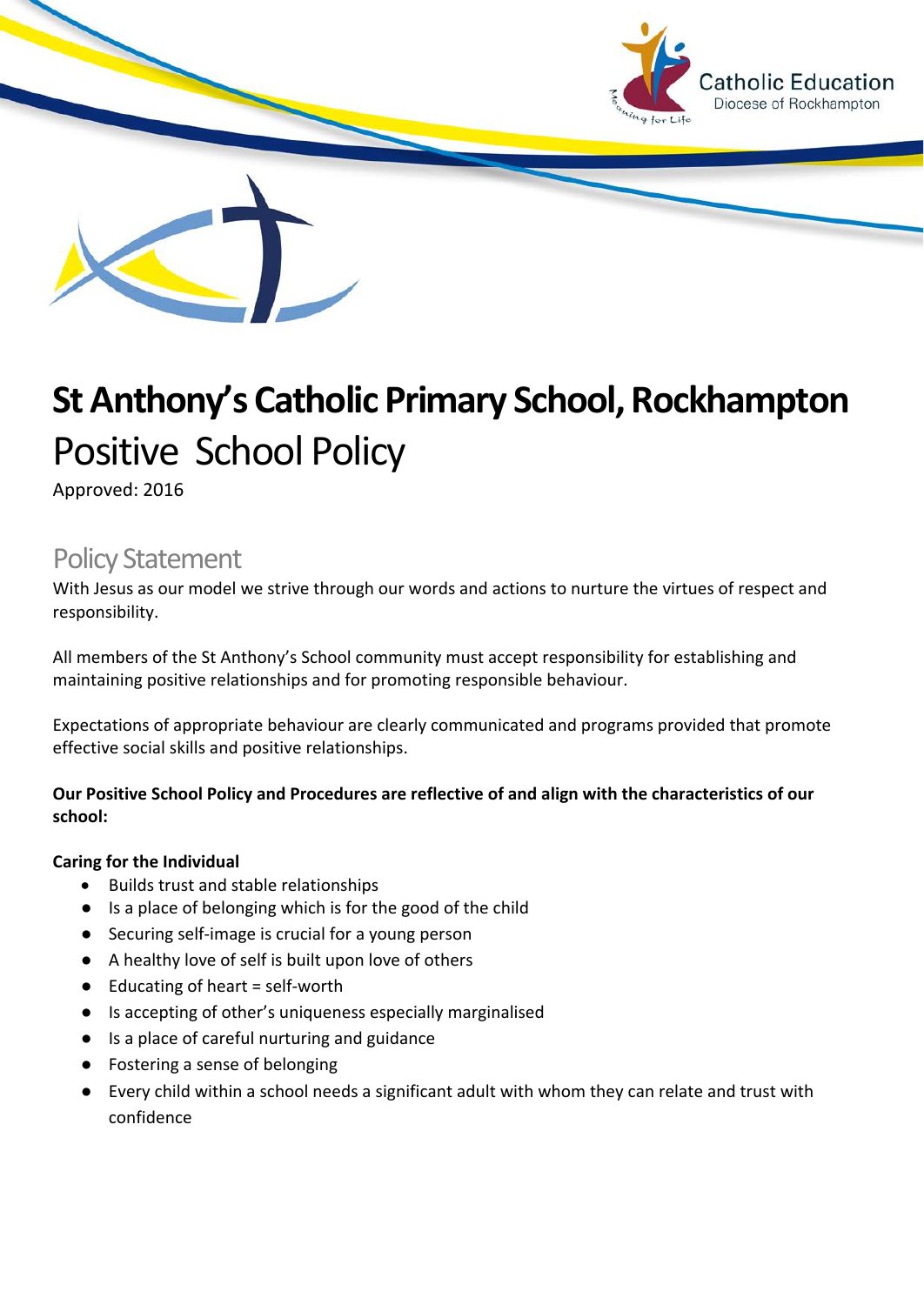# **Description**

## **At St Anthony's:**

• We strive to ensure all students are able to learn and work in an environment where they feel safe and are free from bullying and/or violence.

• We seek every opportunity to encourage school staff, parents and students to work together to develop the knowledge, understanding and skills that support learning, positive behaviour and constructive social relationships.

• We implement policies and strategies guided by current research on effective approaches to the prevention of bullying and violence.

• We use our role in the community to raise awareness that bullying of and violence toward children and young people are issues for the whole community and require a community response.

### **St Anthony's is a school community that promotes mental health and wellbeing through:**

- Respectful relationships, belonging and inclusion
- An effective social and emotional learning curriculum for all students
- Opportunities for students to practise and transfer their social and emotional skills
- Collaborative working relationships with parents and carers
- Support for parenting

# Implementation

### **Pastoral Care**

Pastoral Care is a network of care that pervades every facet of the school curriculum and culture. (Choosing Life Pastoral Care for School Communities, Kevin Treston, 1997)

Good pastoral care is exemplified by:

- Quality teaching and learning
- Good discipline
- High expectations of student performance
- Teachers caring for students at the human level

#### **Co-responsibility**

The promotion and modelling of appropriate behaviour is the responsibility of all community members. It is the responsibility of teachers, leadership, parents and students to work to ensure the safety and welfare of all. The processes and procedures support the school rules which contribute to an orderly and safe school environment.

#### **Relationships**

All staff will develop positive relationships with students by

- caring about the students, their families and interests
- demonstrating equity among and with students
- discussing rights and responsibilities
- establishing positive class rules and consistent routines
- providing a supportive physical environment
- modelling and teaching desired behaviours
- using class or group meetings and catch-ups

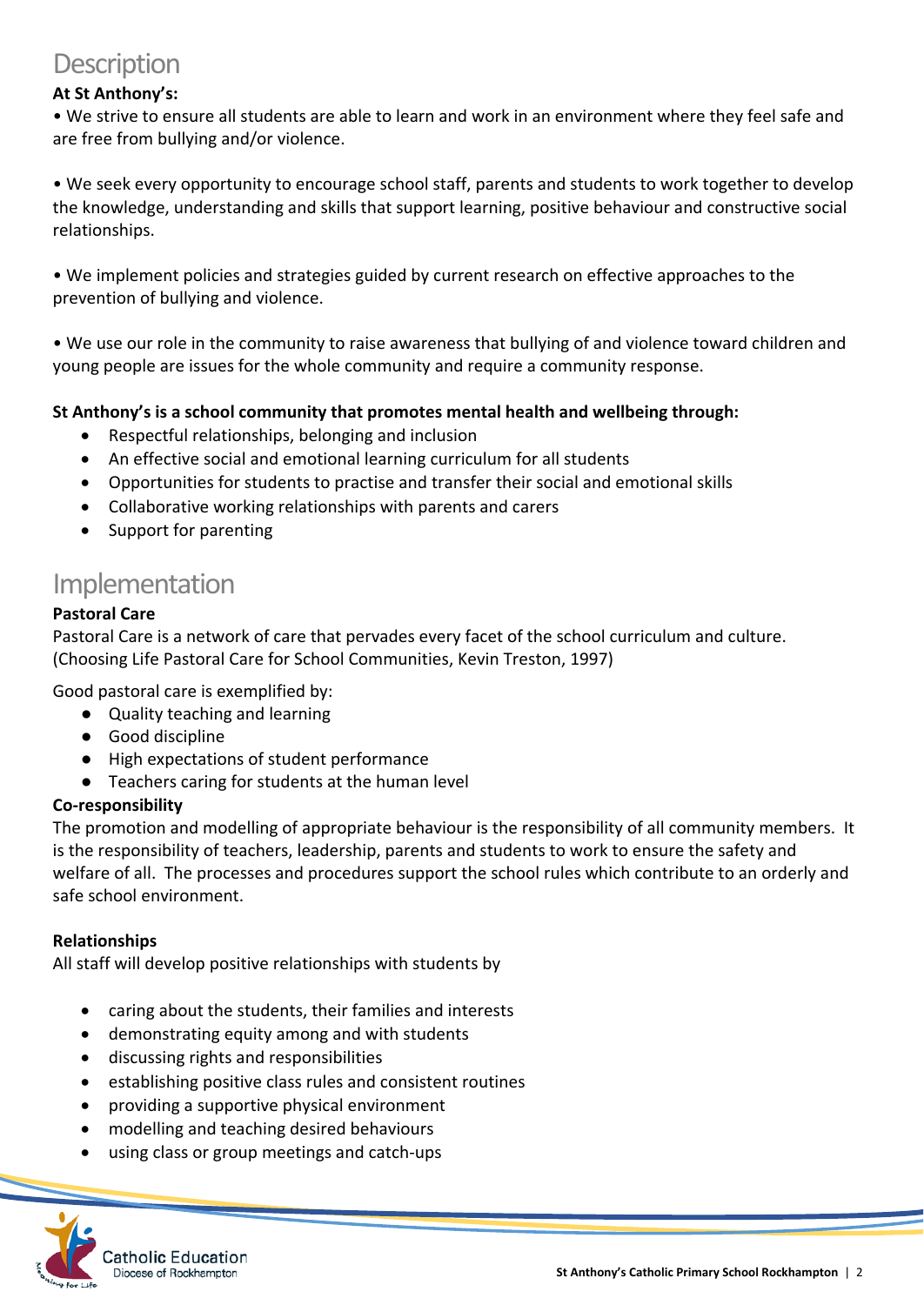- reframing problems and concerns to assist in decision making
- encouraging effort and persistence acknowledging achievement
- providing a supportive emotional environment
- encouraging friendships and positive play activities
- using transitions between segments of learning
- making learning interesting and enjoyable
- following up on concerns
- practising and modelling Jigsaw strategies
- using redirection to bring students back to task at hand

#### **School Wide Strategies:**

*Teachers while On Duty:*

- listen to students when concerns arise at break times
- encourage and support Jigsaw strategies "Naming It"

#### *Class Buddies*

• Senior classes will adopt a junior class as a "buddy class".

#### *Friends Group*

Friends meet on Friday afternoons in term one and four. Students from Prep to Year 6 are allocated into mixed age Friends' groups. Year 6 students assume the responsibility to teach their peers a variety of skills- social and physical.

#### *School Counselling Service*

As part of the school's Pastoral Care Program, a counsellor visits the school each Tuesday, Wednesday and Thursday to assist children and families. Referral to the counsellor may be made by a teacher or parent. Referral forms are available through the school office. These forms are returned in the envelope provided and passed on to the School Counsellor.

#### *Student Welfare Program:*

Our Student Welfare Facilitator assists all year levels through the use of a range of programs including:

"Solving the Jigsaw", which is a violence prevention and well-being program that provides a whole school approach to counter violence and bullying.

"The Zones of Regulation" is a framework used to foster self- regulation and emotional control. This is a systematic, cognitive behavioural approach which teaches self-regulation by categorizing emotions and states of alertness into four coloured zones. The Zones framework provides strategies to teach students awareness of and independence in controlling emotions and impulses, management of their sensory needs and improve their ability to problem solve.

"Mind Up" is a program that teaches social and emotional skills and builds personal resilience through mindfulness practices.

Social Seals groups are formed to support these programs in a smaller social setting.

Student Welfare Programs support children to gain confidence, enhance self-esteem and social skills. Bullying behaviours are addressed through group awareness activities which assist children to become more resilient by expressing themselves in a positive manner.